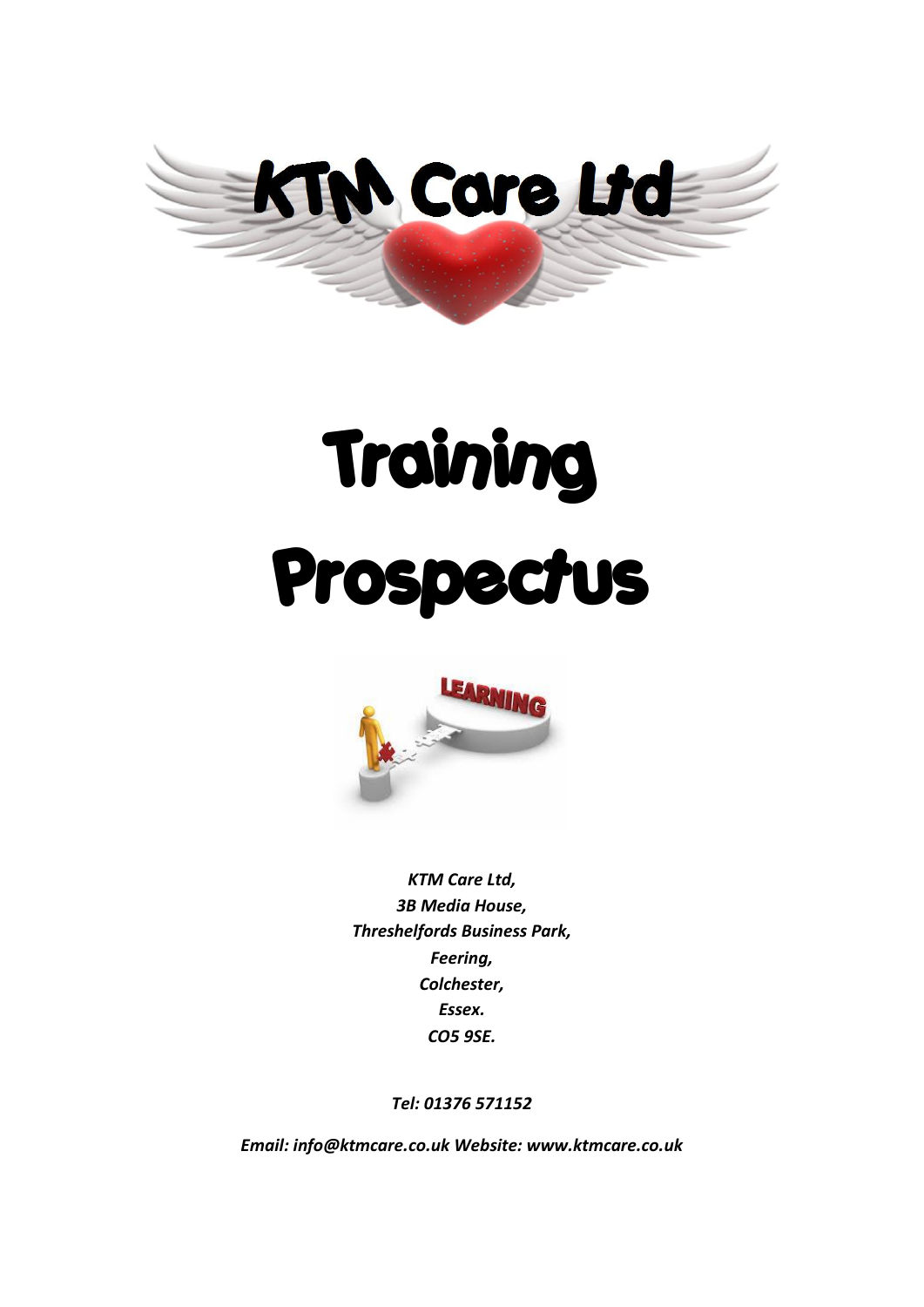## Who are we?

KTM Care Ltd is an Autism Specific Care Service providing high quality care to individuals aged 8+ on the Autistic Spectrum.

This includes 24 hour support within their own home, community support, employment and education support or a tailored package of support - to help them achieve their goals and dreams.

We support people with every aspect of their life, from supporting them to find and live in a new home, access the community and make sure they are receiving the right welfare benefits



## Training we offer our staff

All of KTM Care Ltd Staff go through an intensive Autism specific training package, all of the mandatory care training courses as well as Autism Level one and two, Sensory Awareness, TEACCH, Makaton, Social Stories and 5 Point Scale and much more delivered by our in-house training officers that have experience in the courses and delivering training and undertaken their PTTLS Qualification.

We also put our staff through external training such as Gastronomy awareness, Safer Handling Techniques, Safeguarding Children level 2, Epilepsy and Buccal Administration. We also require our staff to work towards and gain their NVQ in Health and Social Care Levels Two - Five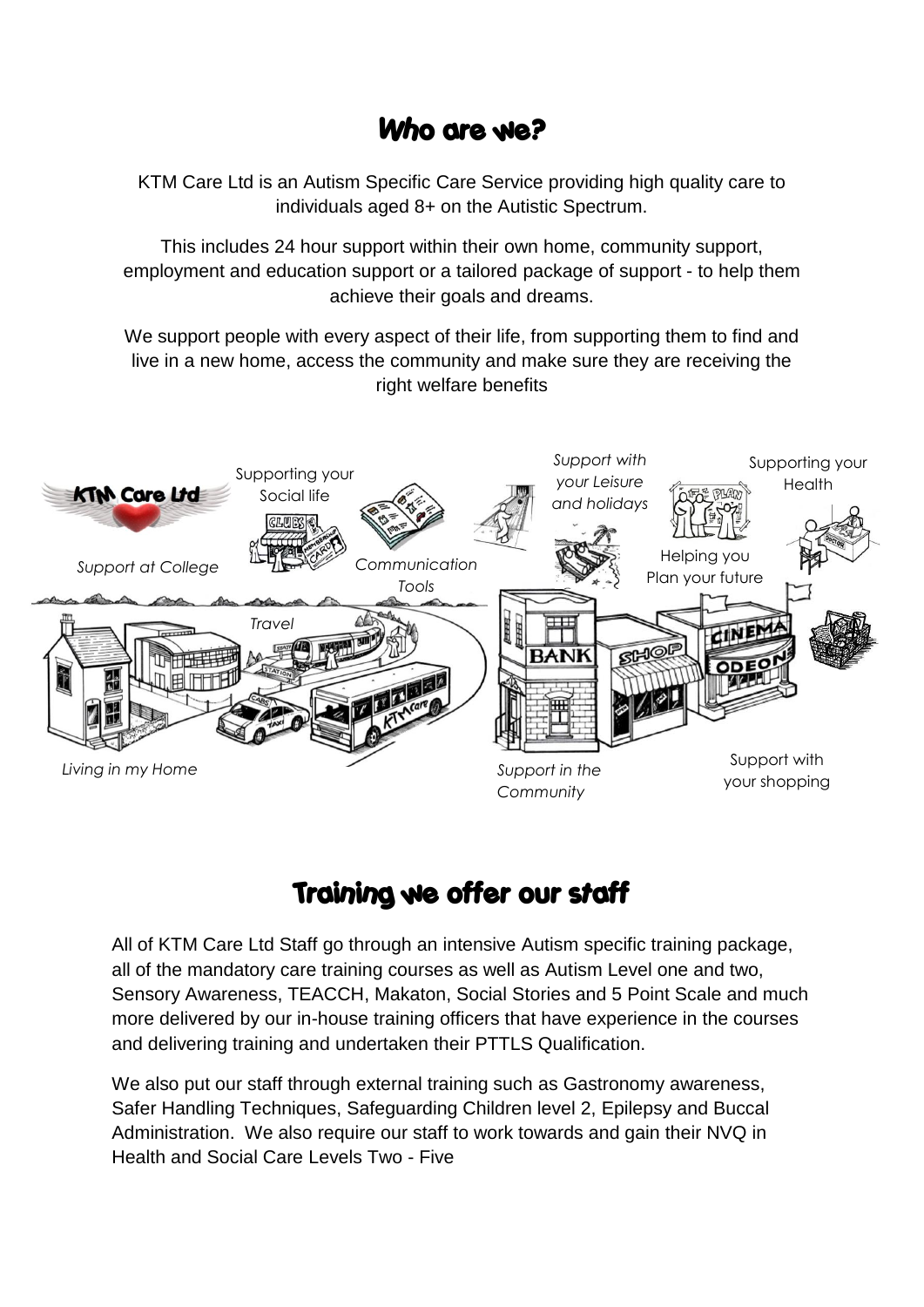## Training we can offer you

Training that we can deliver you is the following:

Introduction to Autistic Spectrum Level 1 The Autistic Spectrum Level 2 Sensory Awareness Social Stories Techniques 5 Point Scale Techniques Introduction to TEACCH

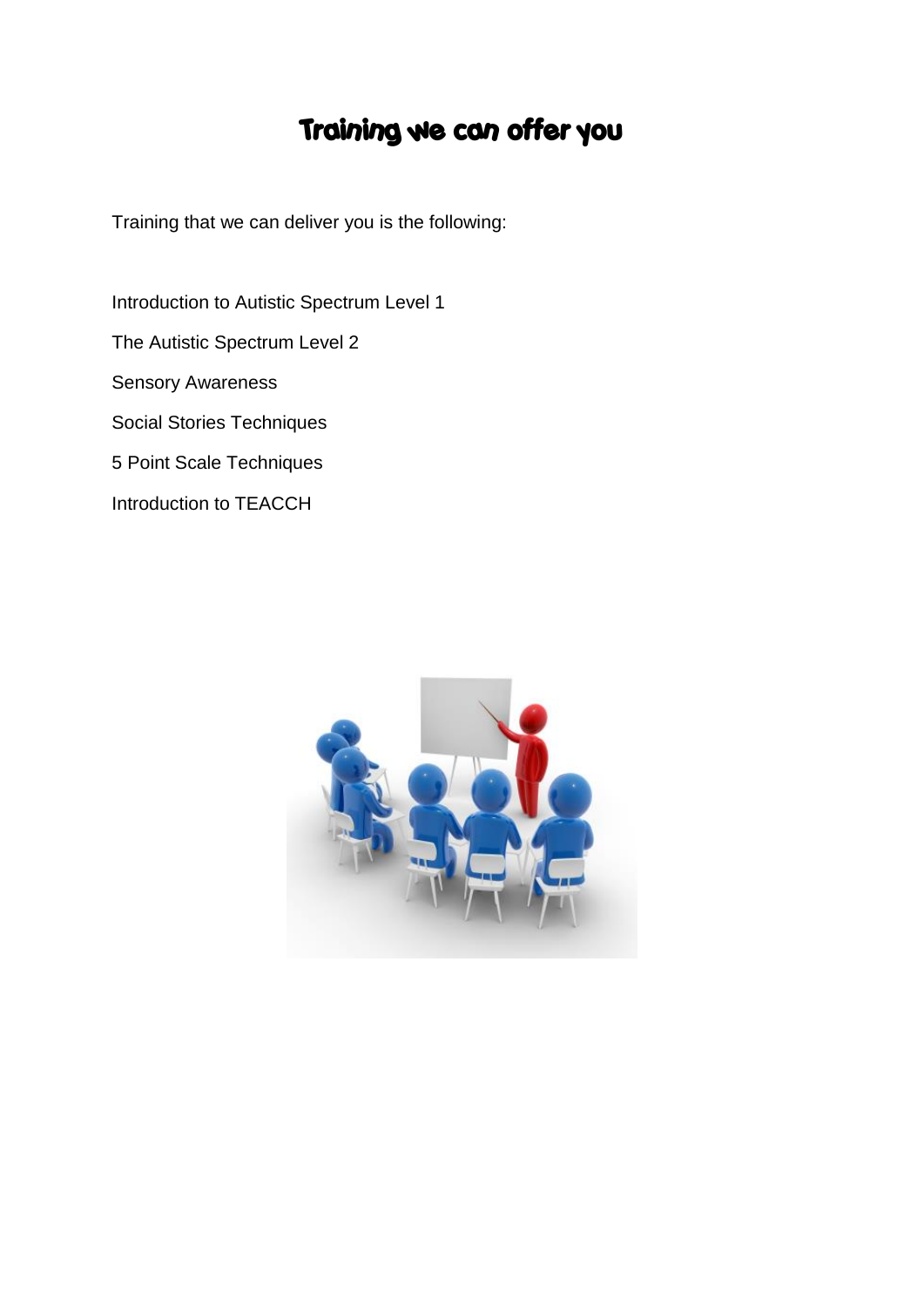## Introduction to Autistic Spectrum Level 1

#### **Duration:** 6 hrs

This course offers a range of activities to help our learners understand and recognise the 'Triad +2' and difficulties that someone on the Autistic Spectrum Disorder struggles with. Learners will undertake activities to help them understand how it feels to have an Autistic Spectrum Disorder. The course includes role plays, videos, activities and scenarios to help achieve the course outcomes.

#### **Course Outcomes:**

1. Identify the areas in which individuals with an Autistic Spectrum Disorder characteristically have difficulties

2. Identify the concept of Autism as a spectrum, and the implications for variation in the capacities and needs of individuals

3. Recognise the behaviours exhibited by some individuals with an Autistic Spectrum Disorder

4. Demonstrate how to contribute to the person-centred support of an individual who has an Autistic Spectrum Disorder

5. Demonstrate how to communicate effectively with individuals on the Autistic Spectrum

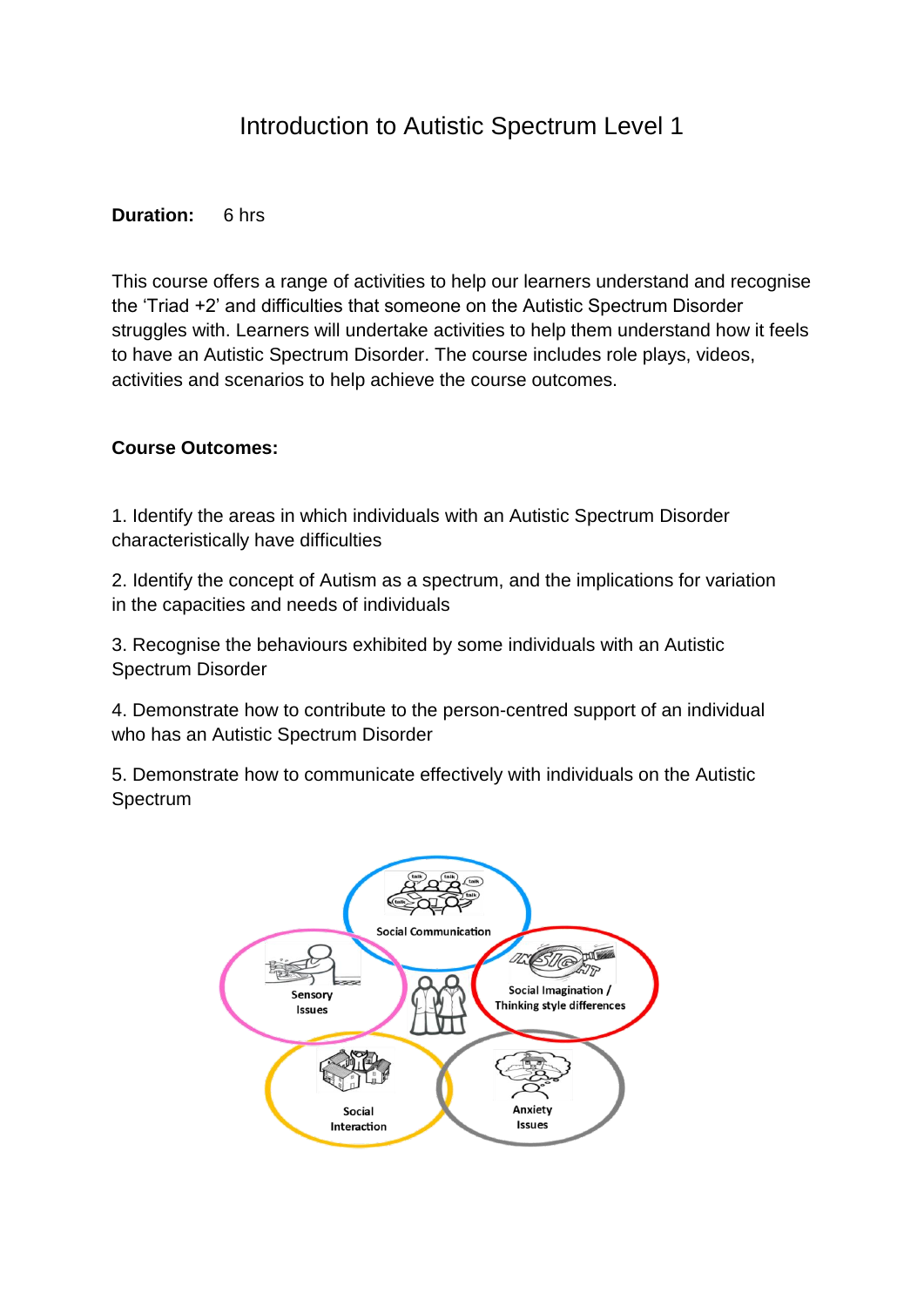## The Autistic Spectrum Level 2

#### **Duration:** 6 hrs

This course offers a range of activities to help our learners understand and recognise the 'Triad +2' and difficulties that someone on the Autistic Spectrum Disorder struggles with. This course goes through a more in-depth knowledge of Autism, including diagnosis, history, assessments, and processes that someone on the Autistic Spectrum Disorder may come across. Learners will undertake activities to help them understand how it feels to have an Autistic Spectrum Disorder. The course includes role plays, videos, activities and scenarios to help achieve the course outcomes.

#### **Course Outcomes:**



- 1. Recognise the main characteristics of Autistic Spectrum Disorders
- 2. Identify how Autistic Spectrum Disorders can impact on the lives of individuals and those around them
- 3. Identify different theories and concepts about Autism
- 4. Recognise the legal and policy framework that underpins good practice in the support of individuals with Autistic Spectrum Disorders and its implications
- 5. Demonstrate how to achieve effective, positive and good communication with individuals with an Autistic Spectrum Disorder
- 6. Recognise how the different and evolving theories about Autism reflect the complexity of Autistic Spectrum Disorders
- 7. Be able to promote good practice in the support of individuals with an Autistic Spectrum Disorder
- 8. Be able to implement strategies to support individuals with an Autistic Spectrum Disorder to manage their sensory world.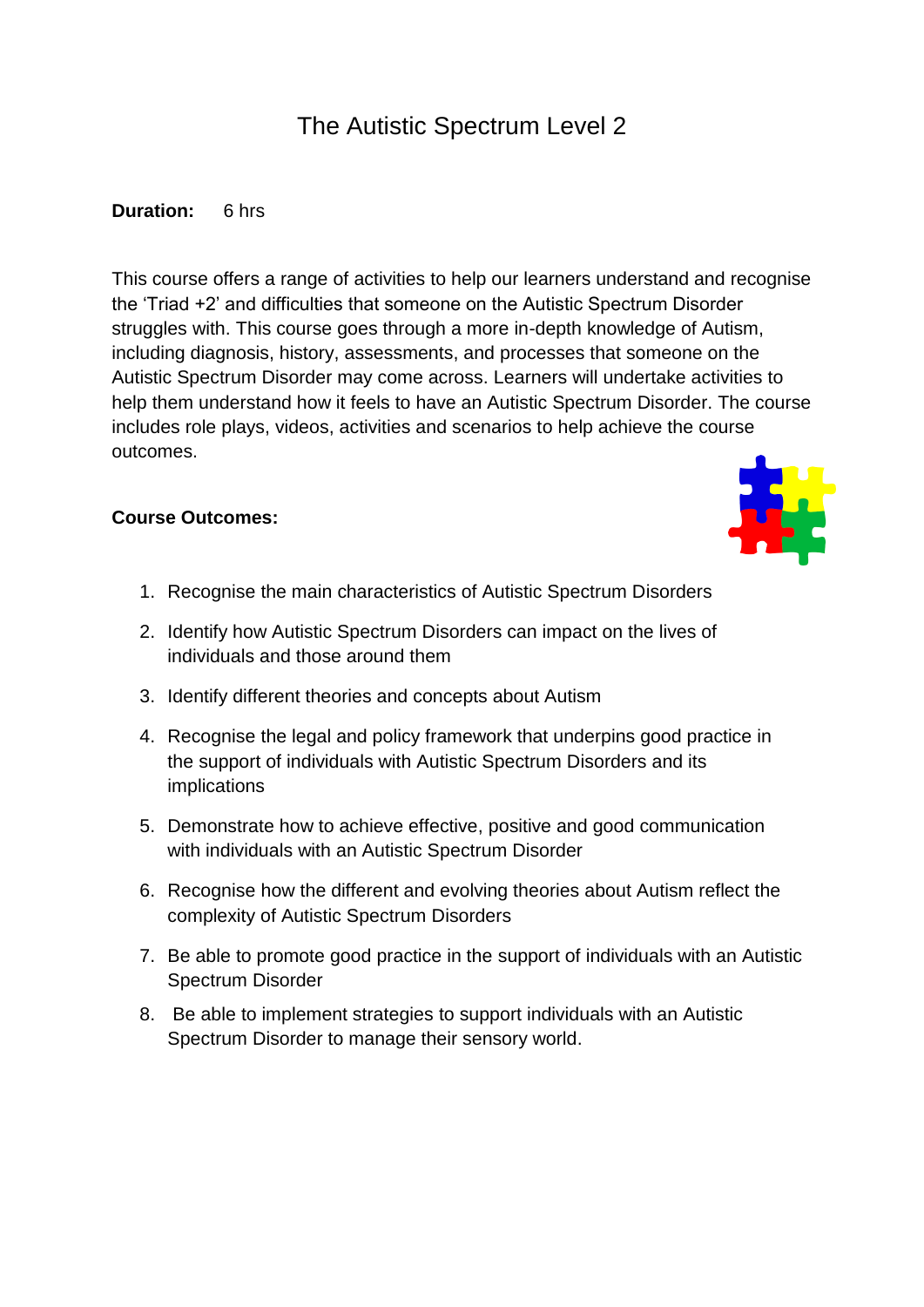## Sensory Awareness

#### **Duration**: 3hrs

This course is designed to make people aware of sensory processing disorders, our learners will learn about the seven senses and how it feels to have a sensory processing disorder, we will achieve this by activities, videos and case studies.



#### **Course Outline**

- 1. Recognise the seven senses and how they affect us.
- 2. Identify the two main categories hyper and hypo and how these effect the senses.
- 3. To be able to support someone who has sensory processing disorder
- 4. Recognise what it feels like to have a sensory processing disorder to be able to identify how these can change the way you approach someone with sensory processing disorder.
- 5. Identify what strategies and items can be used to help someone with their sensory processing disorder

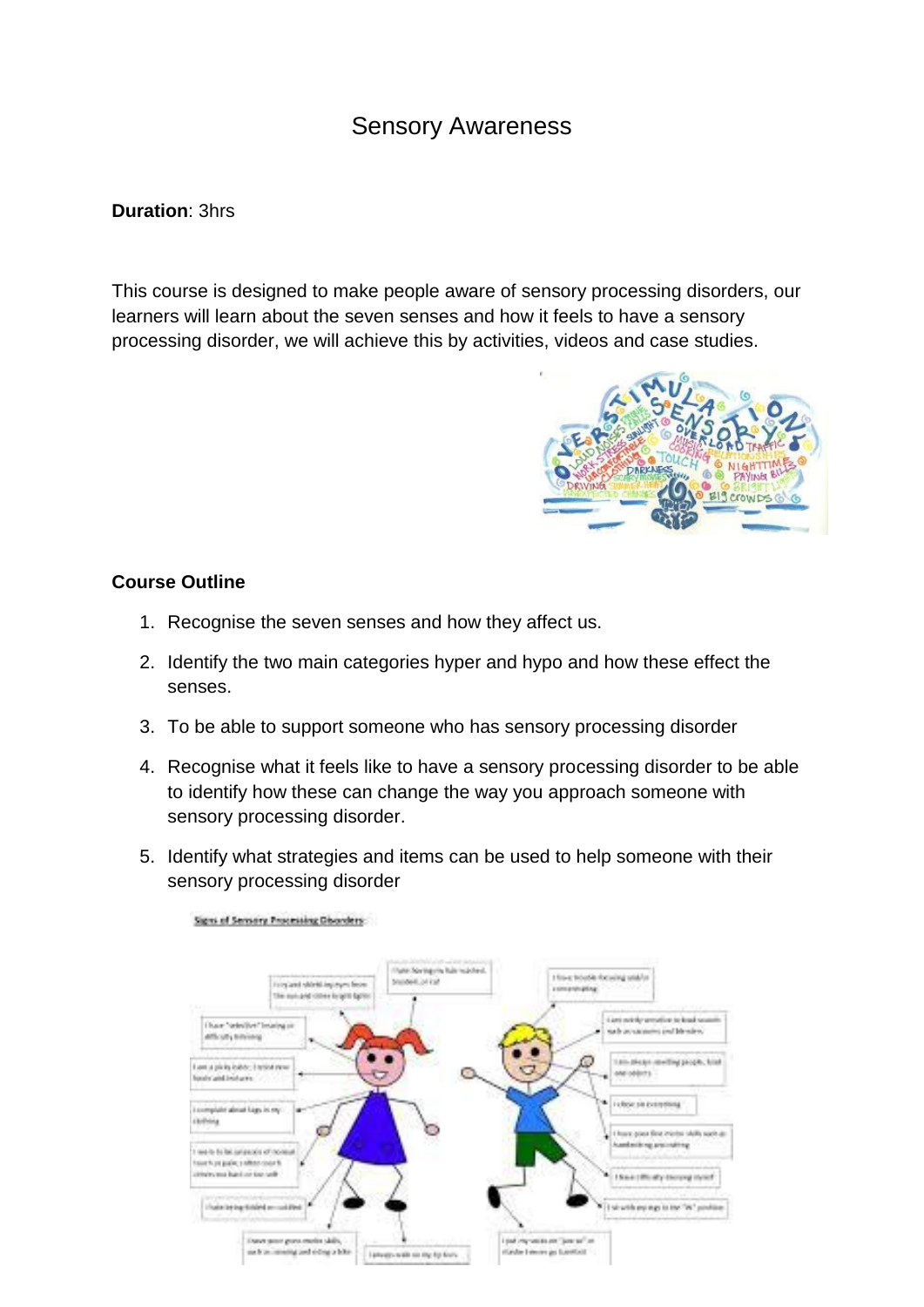## Social Stories Techniques

#### **Duration:** 3 hrs.

This course is designed to make awareness of social stories. A social story is a unique story designed about the individuals themselves to help them understand and accept social situations, social skills and appropriate behaviours. It puts the individual's life into perspective for them and informs them of the best way to do or behave. This course will give our learners the opportunity to write a social story and recognise how they can be adapted to suit individual's needs.

#### Social Stories Saying Hello and Goodbye

**Byell** 

Hi, my n

#### **Course Outcome:**

- 1. Identifying the different types of social stories
- 2. Recognise when a social story can be used
- 3. Understanding how to write a social story for individuals
- 4. Explore additional tools to help social stories

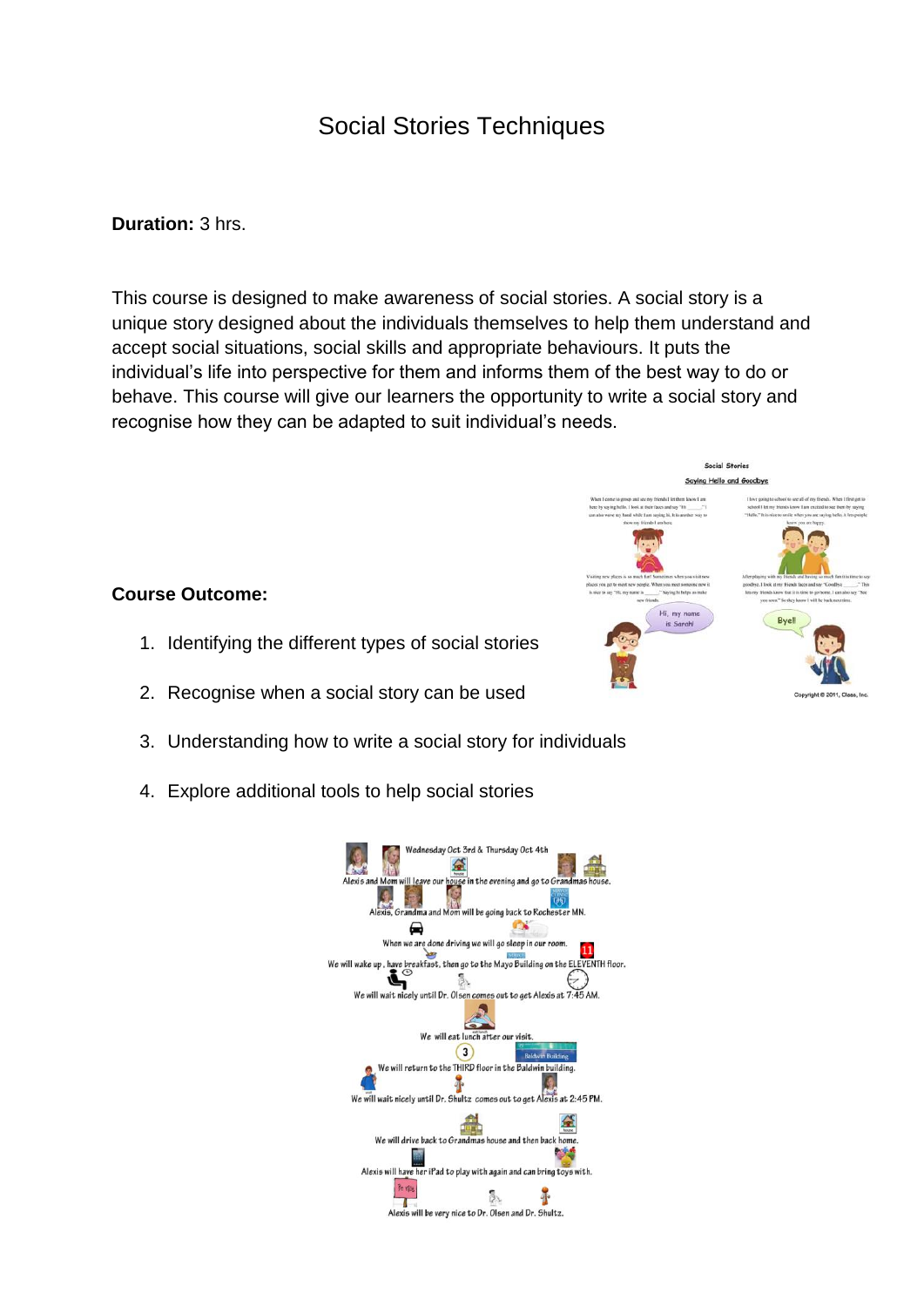## 5pt Scale Techniques

### **Duration:** 3 hrs.

This course is designed to work alongside the social stories and introduce the 5pt scale. The 5pt scale can be used as a behaviour strategy to help the people have more independence in controlling their own behaviours. It can be adapted to suit the individuals and used for any type of behaviour that they may struggle with from speaking loudly, anxieties and physical aggression. It can be adapted to suit any abilities by using pictures and colours.



#### **Course Outcomes:**

- 1. Identifying how a 5pt scale works
- 2. Recognising when a 5pt scale can be used
- 3. Understanding how to adapt a 5pt scale to suit individuals
- 4. Explore additional tools to help the 5pt scale